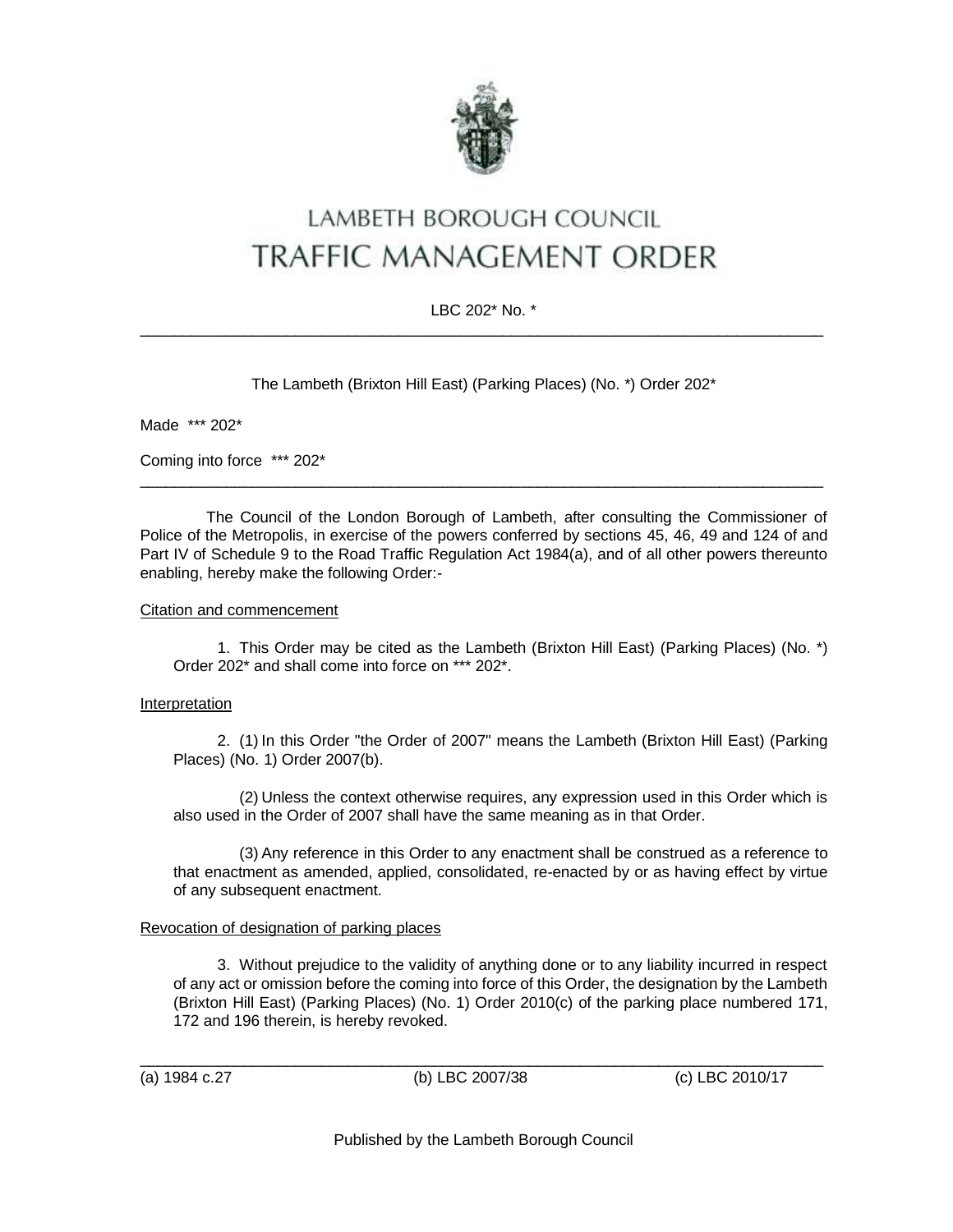#### Designation of parking places and application of the Order of 2007 thereto

4. (1) Each area on a highway comprising the length of carriageway of a street specified in column 2 of the Schedule to this Order and bounded on one side of that length by the edge of the carriageway and on the other sides by a white line marking is designated as a parking place.

(2) The reference in this Article to a white line marking shall be construed as a reference to the white line marking (either broken or continuous) provided for in Schedule 7 to the Traffic Signs Regulations and General Directions 2016(a) or, if applicable, authorised by the Secretary of State by virtue of section 64 of the Road Traffic Regulation Act 1984.

(3) The provisions of the Order of 2007 (other than Articles 3 and 16) shall apply to each area designated as a parking place by this Order as if in those provisions any reference to a parking place included a reference to an area designated as a parking place by this Order and as if any reference to Schedule 4 to the Order of 2007 included a reference to Schedule 1 to the Order, any reference to Schedule 8 to the Order of 2007 included a reference to Schedule 2 to this Order.

## Placing of traffic signs, etc.

- 5. The Council shall:-
	- (a) place and maintain traffic signs indicating the limits of each parking place referred to in Schedules 1 and 2 to this Order;
	- (b) place and maintain in or in the vicinity of each parking place referred to in the Schedule to this Order traffic signs indicating that such parking place may be used during the permitted hours for the leaving only of the vehicles specified in Article 4(5) of the Order of 2007; and
	- (c) carry out such other work as is reasonably required for the purposes of the satisfactory operation of each parking place referred to in Schedules 1 or 2 to this Order.

Dated this \*\*\*\* day of \*\*\* 202\*.

Ben Stevens Highway Network Manager

\_\_\_\_\_\_\_\_\_\_\_\_\_\_\_\_\_\_\_\_\_\_\_\_\_\_\_\_\_\_\_\_\_\_\_\_\_\_\_\_\_\_\_\_\_\_\_\_\_\_\_\_\_\_\_\_\_\_\_\_\_\_\_\_\_\_\_\_\_\_\_\_\_\_\_\_\_\_\_

(c) S.I. 2016/362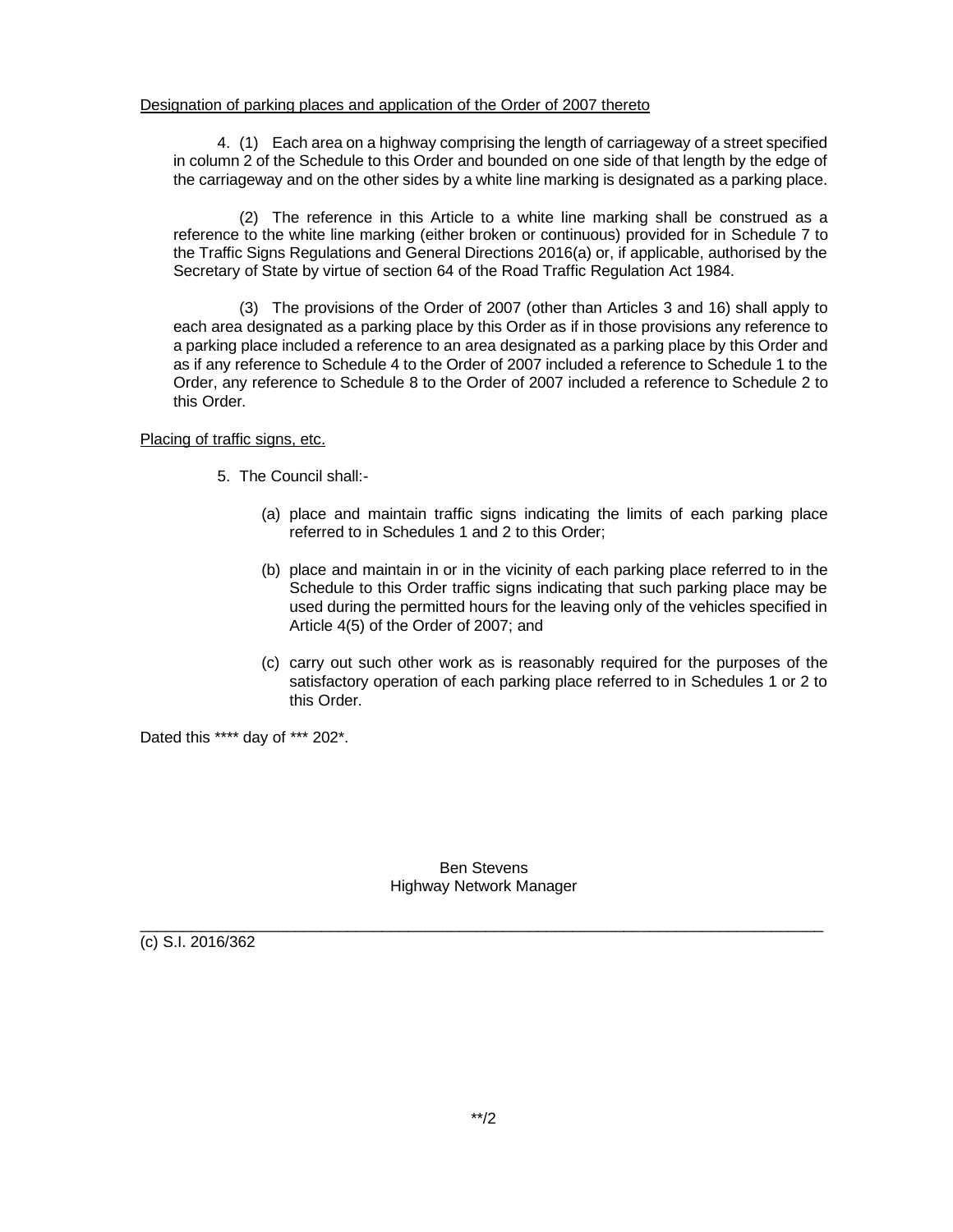IN RELATION TO A PARKING PLACE REFERRED TO IN THIS SCHEDULE THE EXPRESSION "PERMITTED HOURS" MEANS THE PERIOD BETWEEN 8.30 A.M. AND 6.30 P.M. ON MONDAYS TO FRIDAYS INCLUSIVE, ANY SUCH DAY NOT BEING CHRISTMAS DAY, GOOD FRIDAY OR A BANK HOLIDAY.

PARKING PLACES IN WHICH A VEHICLE MAY BE LEFT DURING THE PERMITTED HOURS PROVIDED THE VEHICLE DISPLAYS EITHER A VALID HARD COPY RESIDENT'S PERMIT, A VALID HARD COPY CAR CLUB PERMIT, A VALID HARD COPY VISITOR'S PERMIT OR A VALID HARD COPY TRADE PERMIT, ISSUED IN RESPECT OF THAT VEHICLE, OR THERE APPEARS ON A HAND-HELD DEVICE AN INDICATION THAT AN ELECTRONIC VERSION OF ONE OF THOSE PERMITS OR A FLEXIBLE CAR CLUB PERMIT HAS BEEN GRANTED IN RESPECT OF THAT VEHICLE AND THE PERMIT IS VALID.

| No. of<br>parking<br>place | Designated parking place                                                                                                                                                                                                       | Special<br>manner of<br>standing |
|----------------------------|--------------------------------------------------------------------------------------------------------------------------------------------------------------------------------------------------------------------------------|----------------------------------|
| 1                          | 2                                                                                                                                                                                                                              | 3                                |
| ***                        | LEANDER ROAD, the north-east side, from a point 4 metres south-<br>east of the common boundary of Nos 41 and 43 Leander Road to a<br>point 0.70 metres south-east of the common boundary of Nos. 47 and<br>49 Leander Road.    |                                  |
| ***                        | LEANDER ROAD, the south-east side, from a point 7.30 metres south-<br>east of the common boundary of Nos. 47 and 49 Leander Road to a<br>point 3 metres south-east of the common boundary of Nos. 53 and 55<br>Leander Road.   |                                  |
| ***                        | LEANDER ROAD, the south-east side, from a point 1.30 metres south-<br>west of the common boundary of Nos 61 and 63 Leander Road to a<br>point 6.60 metres north-east of the common boundary of Nos. 81 and<br>83 Leander Road. |                                  |
| $***$                      | LEANDER ROAD, the south-east side, from the common boundary of<br>Nos. 81 and 83 Leander Road south-westward for a distance of 10.30<br>metres.                                                                                |                                  |